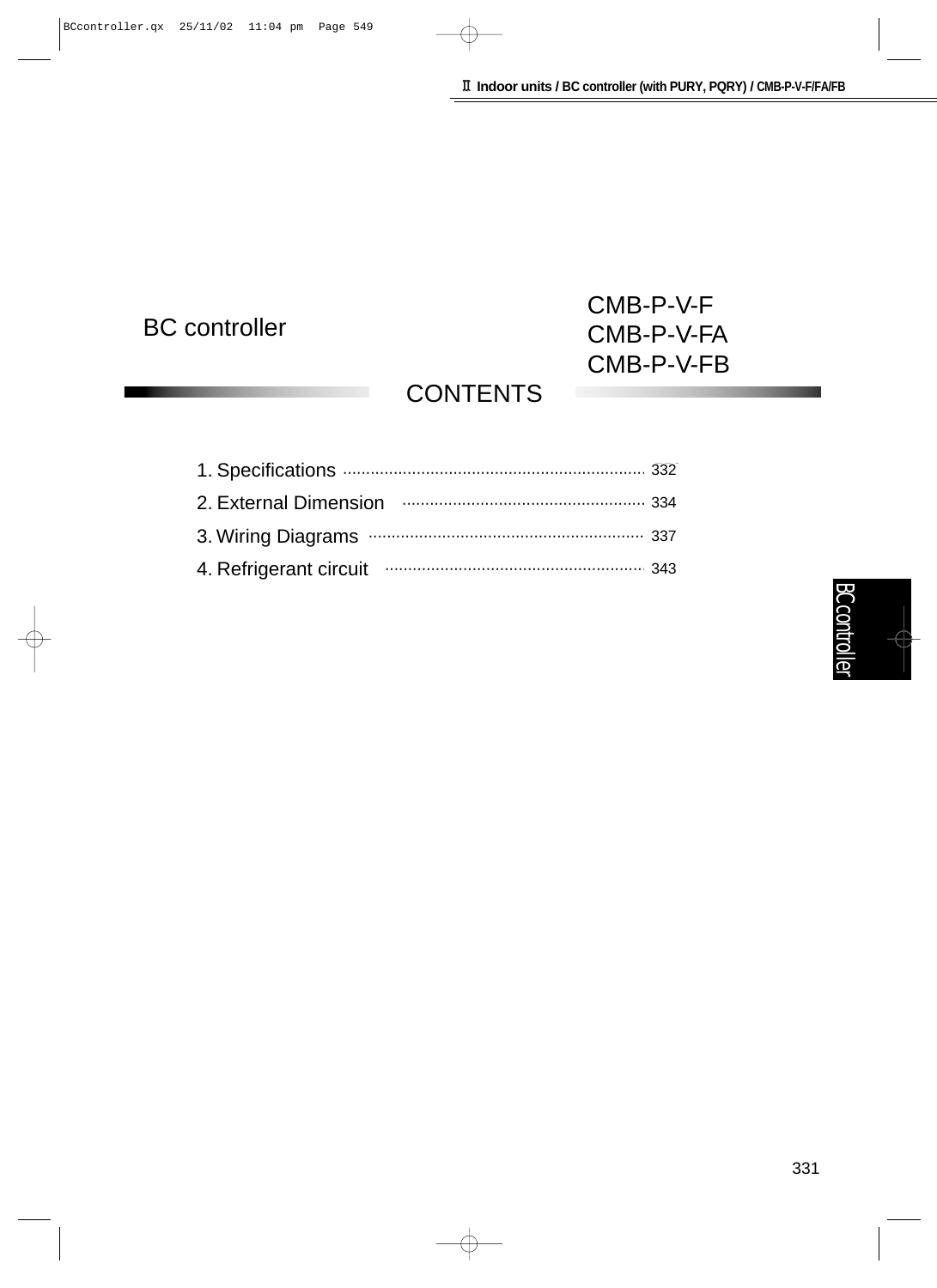## **1. Specifications**

| Model name                                      |                       |                         |                                                                                                                                                                                                              | CMB-P104V-F CMB-P105V-F CMB-P106V-F CMB-P108V-F CMB-P1010V-F CMB-P1013V-F CMB-P1016V-F |                |                |                |                |  |  |
|-------------------------------------------------|-----------------------|-------------------------|--------------------------------------------------------------------------------------------------------------------------------------------------------------------------------------------------------------|----------------------------------------------------------------------------------------|----------------|----------------|----------------|----------------|--|--|
| Number of branch                                |                       | 4                       | 5                                                                                                                                                                                                            | 6                                                                                      | 8              | 10             | 13             | 16             |  |  |
| Power source                                    |                       | ~220/230/240V 50Hz/60Hz |                                                                                                                                                                                                              |                                                                                        |                |                |                |                |  |  |
| Power input<br>kW                               |                       | 0.068                   | 0.083                                                                                                                                                                                                        | 0.098                                                                                  | 0.128          | 0.158          | 0.203          | 0.248          |  |  |
| Current<br>A                                    |                       | 0.31/0.30/0.28          | 0.38/0.36/0.35                                                                                                                                                                                               | 0.45/0.43/0.41                                                                         | 0.58/0.56/0.53 | 0.72/0.69/0.66 | 0.92/0.88/0.85 | 1.13/1.08/1.03 |  |  |
| <b>External finish</b>                          |                       | Galvanizing             |                                                                                                                                                                                                              |                                                                                        |                |                |                |                |  |  |
| Indoor unit capacity<br>connectable to 1 branch |                       |                         | Model 80 or smaller<br>.Use optional joint pipe combining 2-branch when the total unit capacity exceeds 81.<br>. Use the reducer (standard accessory) when the indoor unit Model 40 or smaller is connected. |                                                                                        |                |                |                |                |  |  |
| Height<br>mm                                    |                       | 284                     |                                                                                                                                                                                                              |                                                                                        |                |                |                |                |  |  |
| Width<br>mm                                     |                       | 362 + 70 (control box)  |                                                                                                                                                                                                              |                                                                                        |                |                |                |                |  |  |
| Depth<br>mm                                     |                       | 648                     |                                                                                                                                                                                                              |                                                                                        |                |                | 1098           |                |  |  |
| Refrigerant<br>piping<br>diameter               | To<br>outdoor<br>unit | High pressure<br>pipe   | $\phi$ 19.05 Brazed                                                                                                                                                                                          |                                                                                        |                |                |                |                |  |  |
|                                                 |                       | Low pressure<br>pipe    | 200type: $\phi$ 25.4 Brazed<br>250type: ø28.58 Brazed                                                                                                                                                        |                                                                                        |                |                |                |                |  |  |
|                                                 | Tο<br>indoor<br>unit  | Liquid pipe             | $\phi$ 9.52 Flare<br>( $\phi$ 6.35 with attached reducer used, $\phi$ 12.7 with optional joint pipe used)                                                                                                    |                                                                                        |                |                |                |                |  |  |
|                                                 |                       | Gas pipe                | $\phi$ 15.88 Flare<br>( $\phi$ 12.7 with attached reducer used, $\phi$ 19.05 with optional joint pipe used)                                                                                                  |                                                                                        |                |                |                |                |  |  |
| Drain pipe                                      |                       |                         | $VP-25$                                                                                                                                                                                                      |                                                                                        |                |                |                |                |  |  |
| Net weight<br>kg                                |                       | 24                      | 27                                                                                                                                                                                                           | 29                                                                                     | 34             | 39             | 47             | 54             |  |  |
| Accessories                                     |                       |                         | •Drain connection pipe (with flexible hose and insulation)<br>$\bullet$ Reducer                                                                                                                              |                                                                                        |                |                |                |                |  |  |

Note: 1.Works not included : Installation/foundation work, electrical connection work, duct work, insulation work, power source switch and other items not specified in this specification.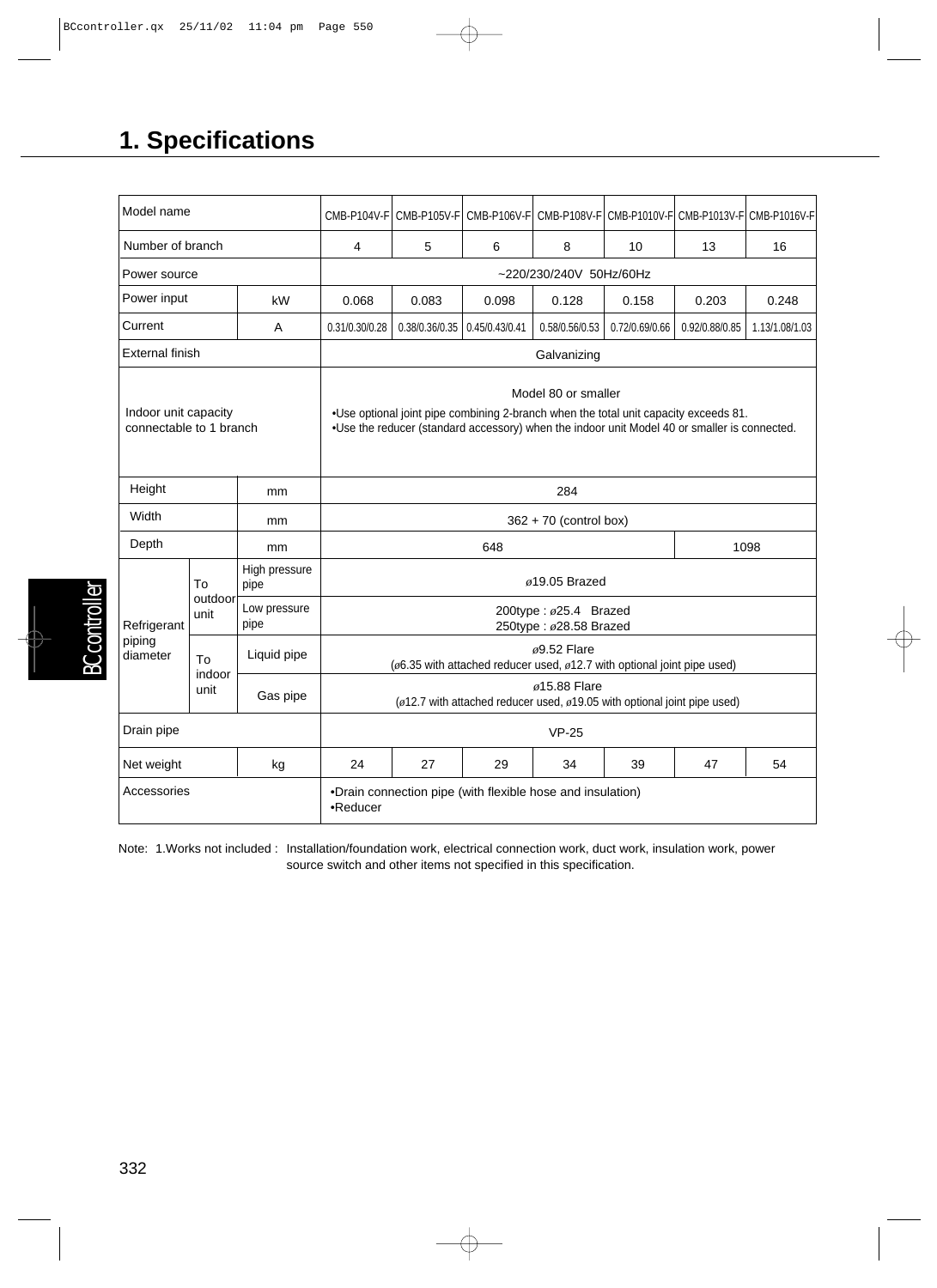| Model name                                      |                                   |                                                                        | CMB-P108V-FA                                                                                                                                                                                                    | CMB-P1010V-FA  | CMB-P1013V-FA  | CMB-P1016V-FA  | CMB-P108V-FB |  |  |
|-------------------------------------------------|-----------------------------------|------------------------------------------------------------------------|-----------------------------------------------------------------------------------------------------------------------------------------------------------------------------------------------------------------|----------------|----------------|----------------|--------------|--|--|
| Number of branch                                |                                   |                                                                        | 8                                                                                                                                                                                                               | 10             | 13             | 16             | 8            |  |  |
| Power source                                    |                                   |                                                                        | ~220/230/240V 50Hz/60Hz                                                                                                                                                                                         |                |                |                |              |  |  |
| Power input<br>kW                               |                                   |                                                                        | 0.138                                                                                                                                                                                                           | 0.168          | 0.213          | 0.258          | 0.128        |  |  |
| Current<br>Α                                    |                                   | 0.63/0.60/0.58                                                         | 0.76/0.73/0.70                                                                                                                                                                                                  | 0.97/0.93/0.89 | 1.17/1.12/1.08 | 0.58/0.56/0.53 |              |  |  |
| <b>External finish</b>                          |                                   |                                                                        | Galvanizing                                                                                                                                                                                                     |                |                |                |              |  |  |
| Indoor unit capacity<br>connectable to 1 branch |                                   |                                                                        | Model 80 or smaller<br>.018 .Use optional joint pipe combining 2-branch when the total unit capacity exceeds 81<br>•Use the reducer (standard accessory) when the indoor unit Model 40 or smaller is connected. |                |                |                |              |  |  |
| Height<br>mm                                    |                                   |                                                                        |                                                                                                                                                                                                                 | 284            |                |                |              |  |  |
| Width<br>mm                                     |                                   |                                                                        | 362 + 70 (control box)                                                                                                                                                                                          |                |                |                |              |  |  |
| Depth<br>mm                                     |                                   |                                                                        | 648                                                                                                                                                                                                             |                |                |                |              |  |  |
| Refrigerant<br>piping<br>diameter               | To<br>outdoor<br>unit             | High pressure<br>pipe                                                  |                                                                                                                                                                                                                 |                |                |                |              |  |  |
|                                                 |                                   | Low pressure<br>pipe                                                   | $\phi$ 34.93 Brazed                                                                                                                                                                                             |                |                |                |              |  |  |
|                                                 | To<br>indoor<br>unit              | Liquid pipe                                                            | $\phi$ 9.52 Flare<br>( $\phi$ 6.35 with attached reducer used, $\phi$ 12.7 with optional joint pipe used)                                                                                                       |                |                |                |              |  |  |
|                                                 |                                   | Gas pipe                                                               | $\phi$ 15.88 Flare<br>( $\phi$ 12.7 with attached reducer used, $\phi$ 19.05 with optional joint pipe used)                                                                                                     |                |                |                |              |  |  |
|                                                 | To<br>another<br>BC<br>controller | Low press<br>gas pipe                                                  | $\phi$ 28.58 Brazed                                                                                                                                                                                             |                |                |                |              |  |  |
|                                                 |                                   | High press<br>gas pipe                                                 | $\phi$ 19.05 Brazed                                                                                                                                                                                             |                |                |                |              |  |  |
|                                                 |                                   | Liquid pipe                                                            | $\phi$ 12.7 Brazed                                                                                                                                                                                              |                |                |                |              |  |  |
| Drain pipe                                      |                                   |                                                                        | $VP-25$                                                                                                                                                                                                         |                |                |                |              |  |  |
| Net weight<br>kg                                |                                   | 44                                                                     | 49                                                                                                                                                                                                              | 57             | 64             | 32             |              |  |  |
| Accessories                                     |                                   | •Drain connection pipe (with flexible hose and insulation)<br>•Reducer |                                                                                                                                                                                                                 |                |                |                |              |  |  |

Note: 1.Works not included : Installation/foundation work, electrical connection work, duct work, insulation work, power source switch and other items not specified in this specification.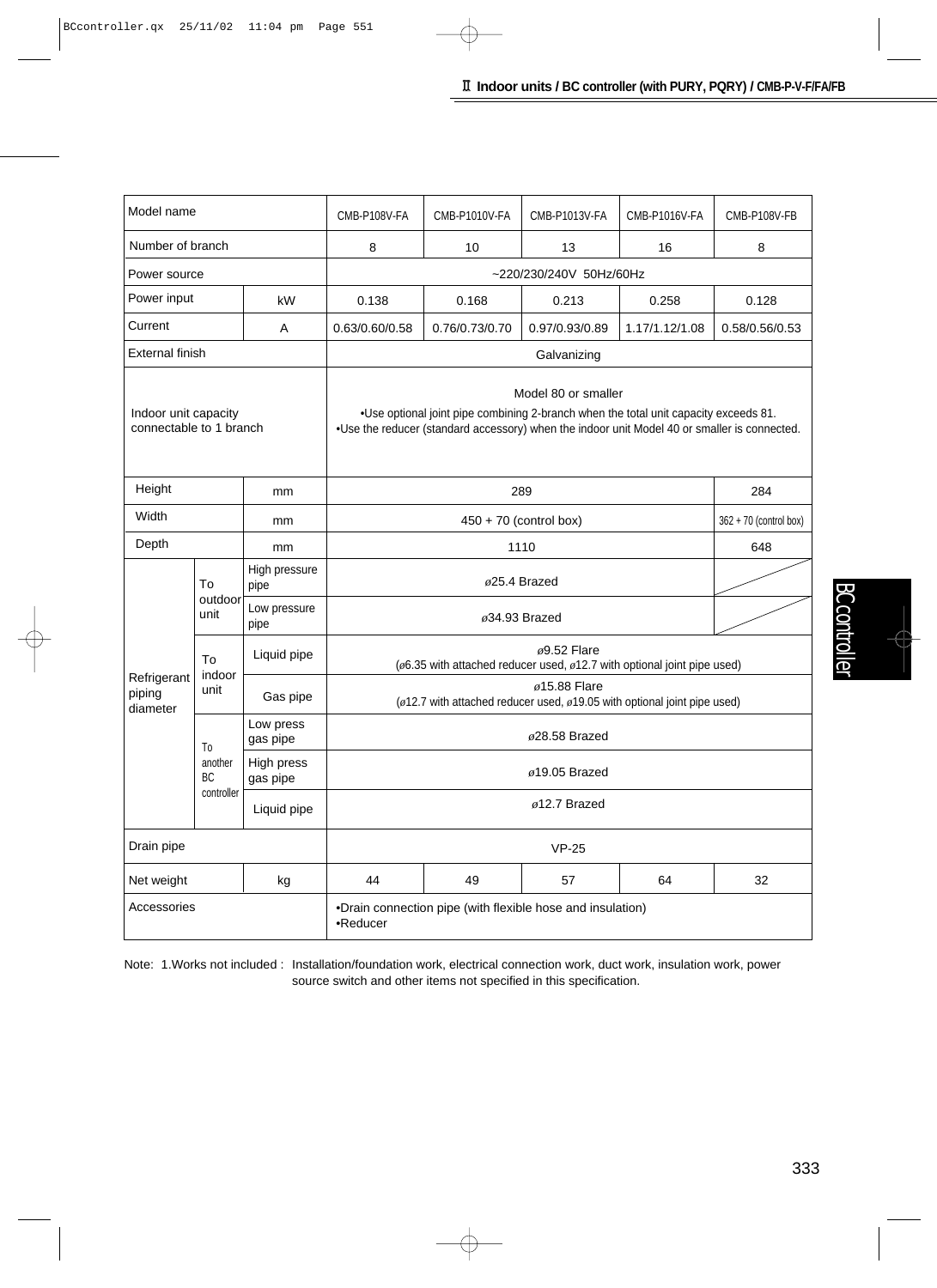## **2. External Dimension**



BC controller

troller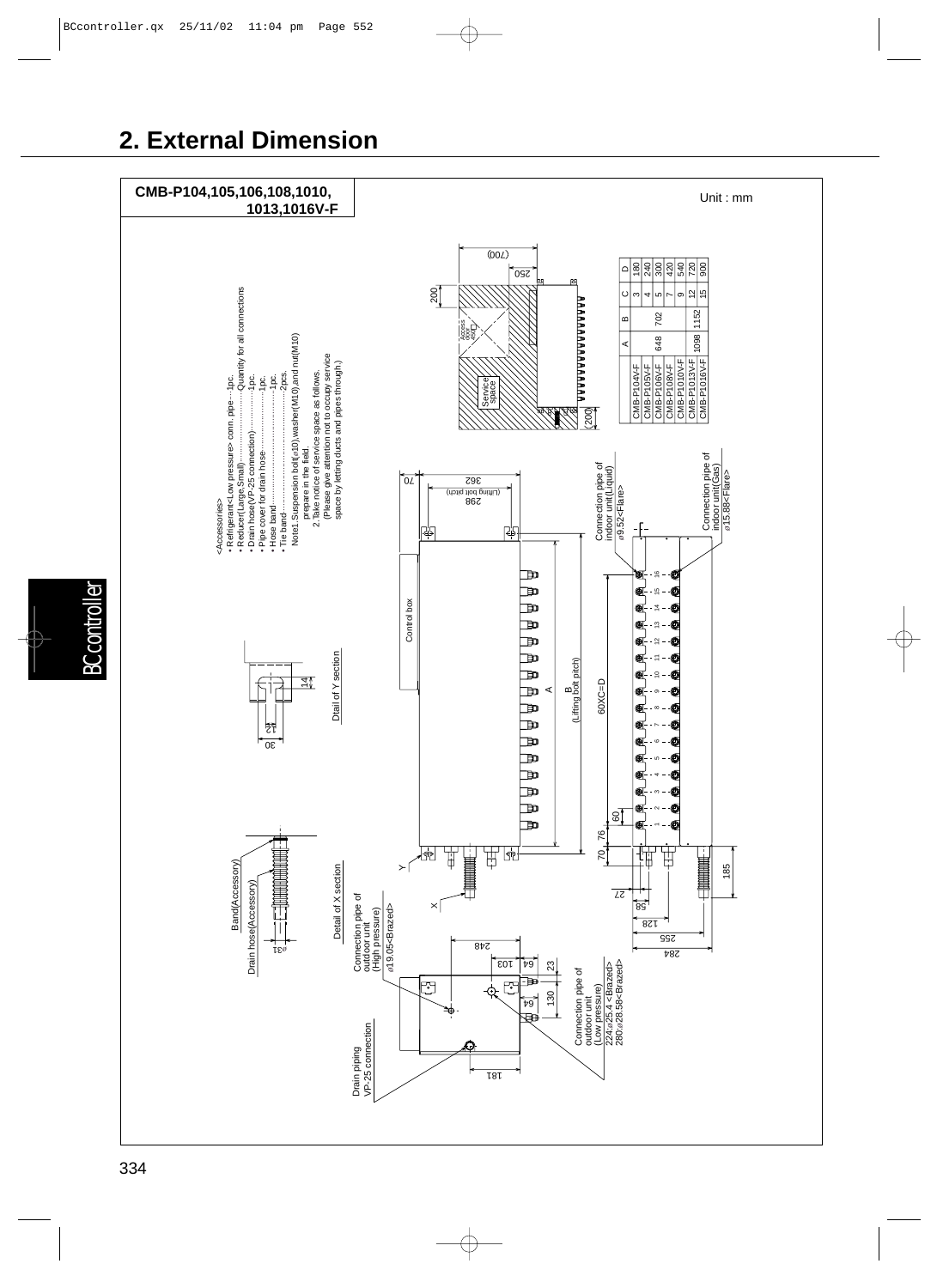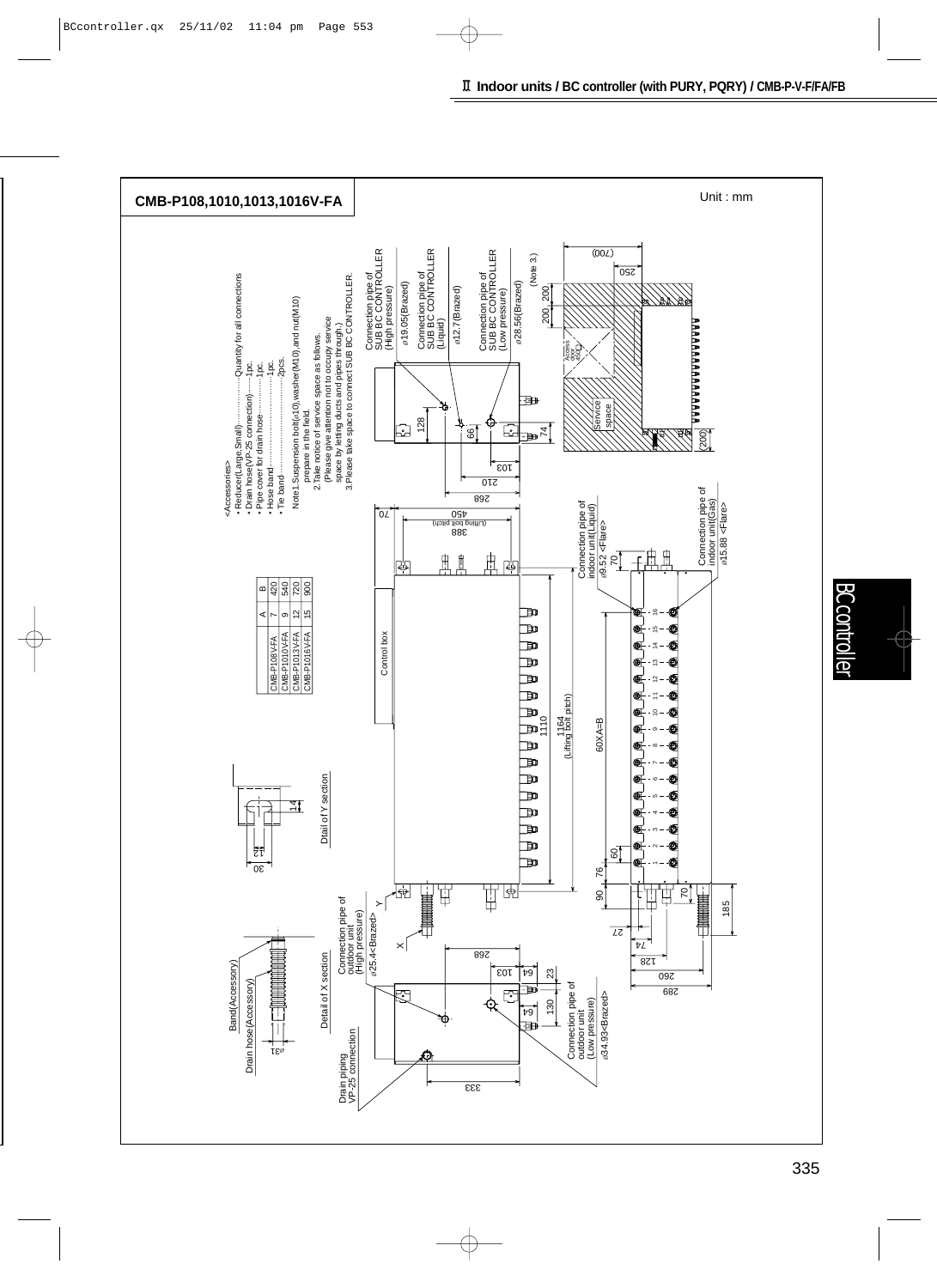

**BC** controller BC controller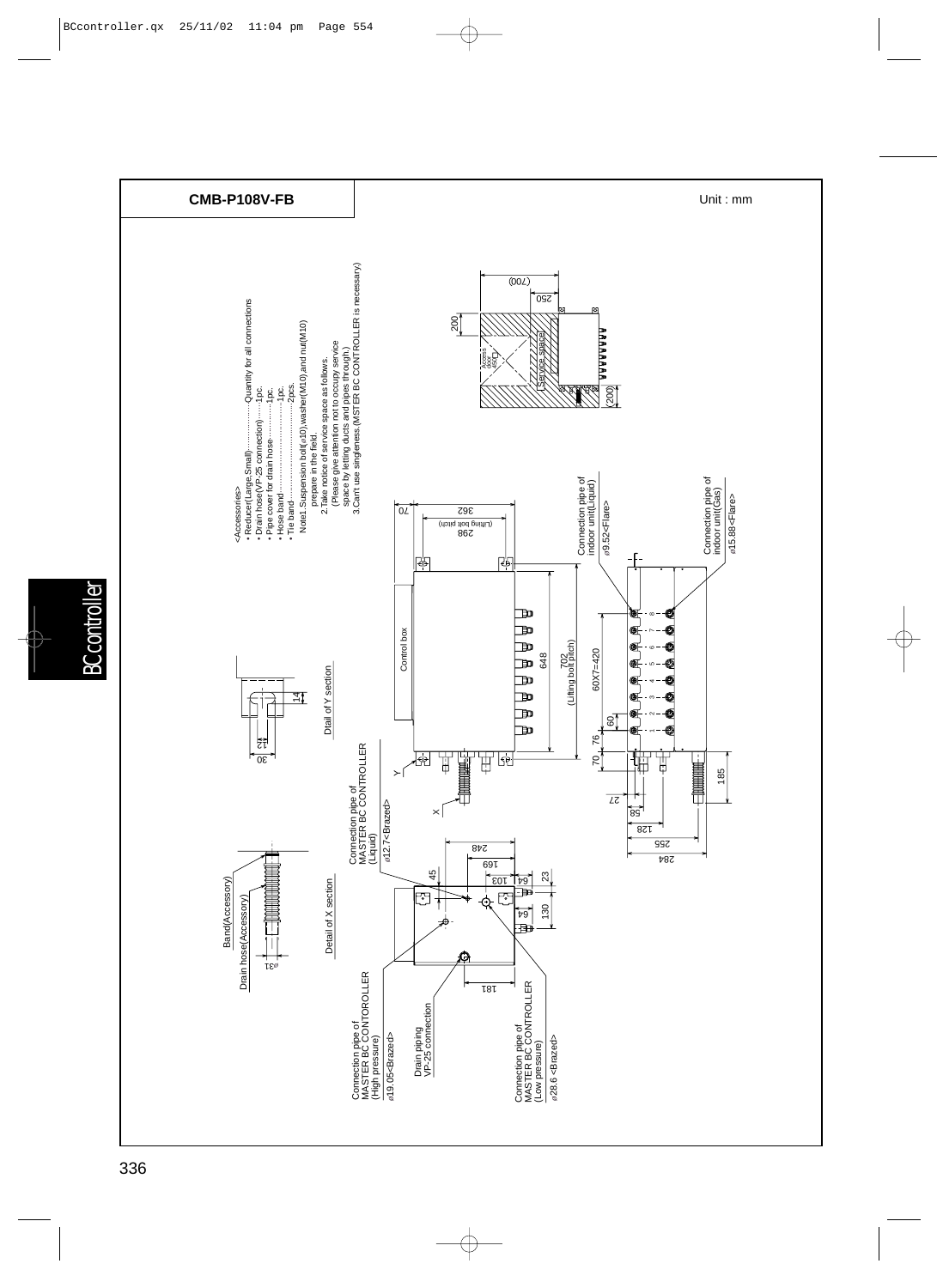## **3. Wiring Diagrams**

CMB-P104, P105, P106V-F





**BC contr** BC controller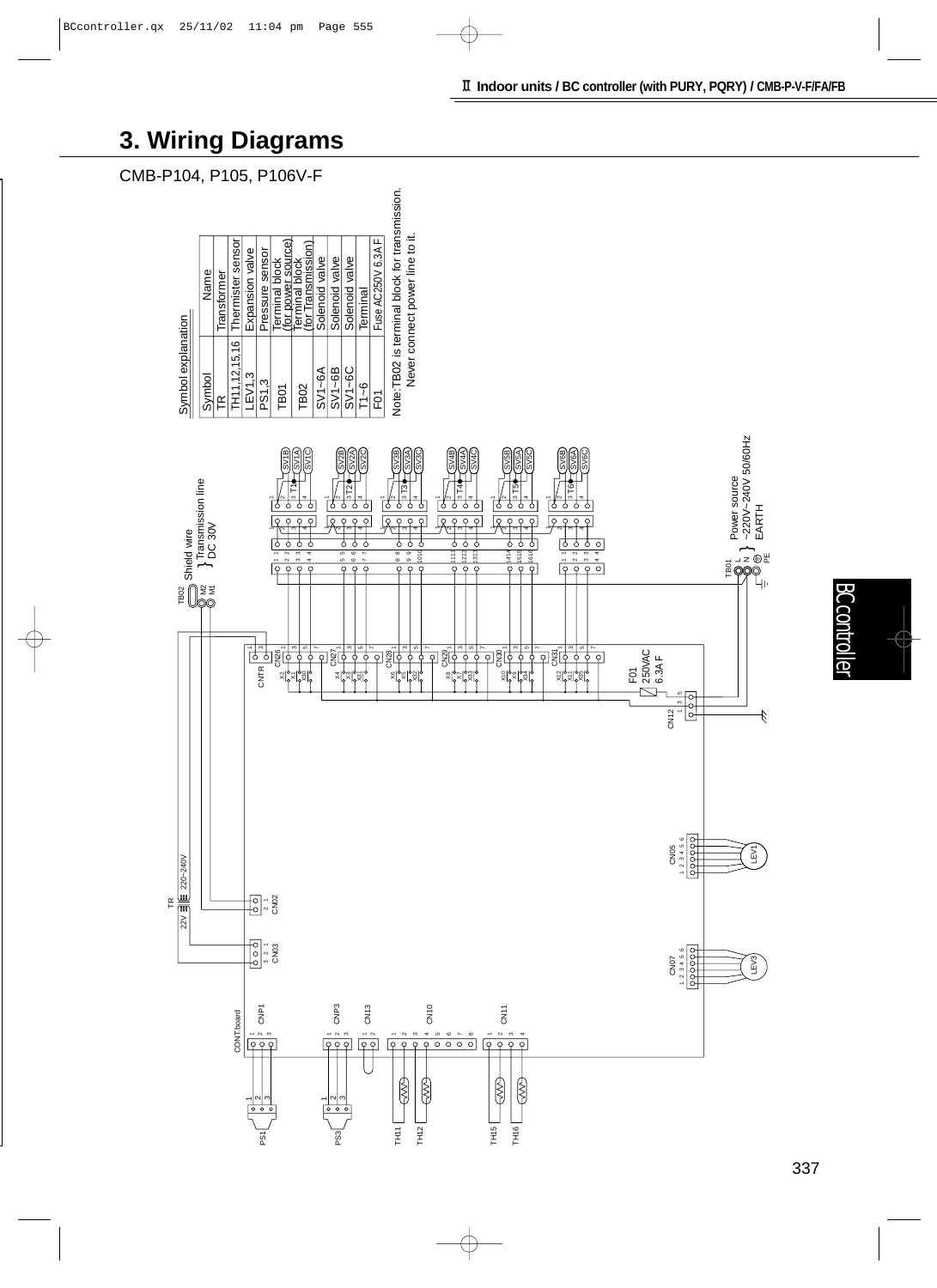### CMB-P108, P1010V-F



**BC** controller BC controller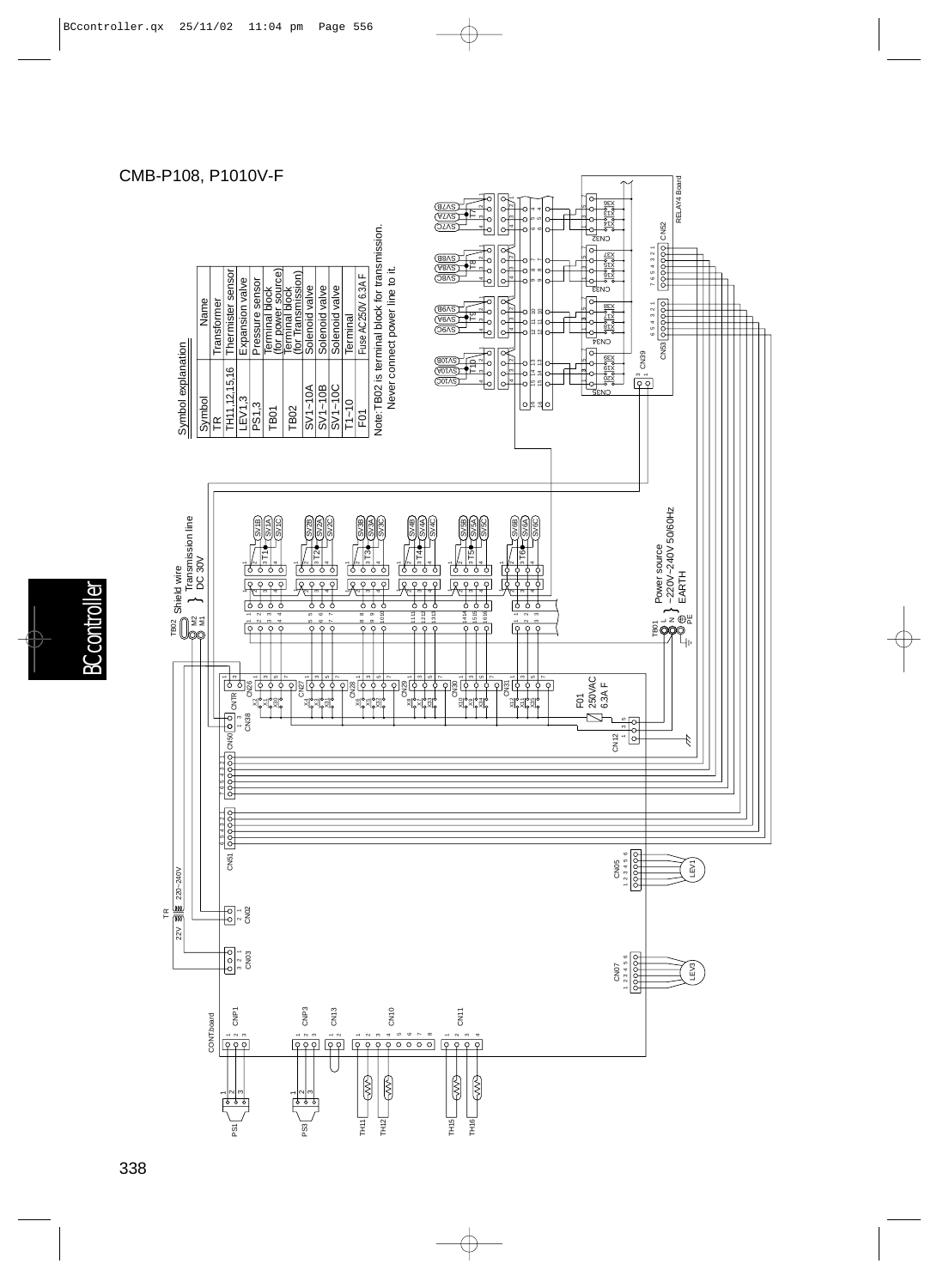### CMB-P1013, P1016V-F

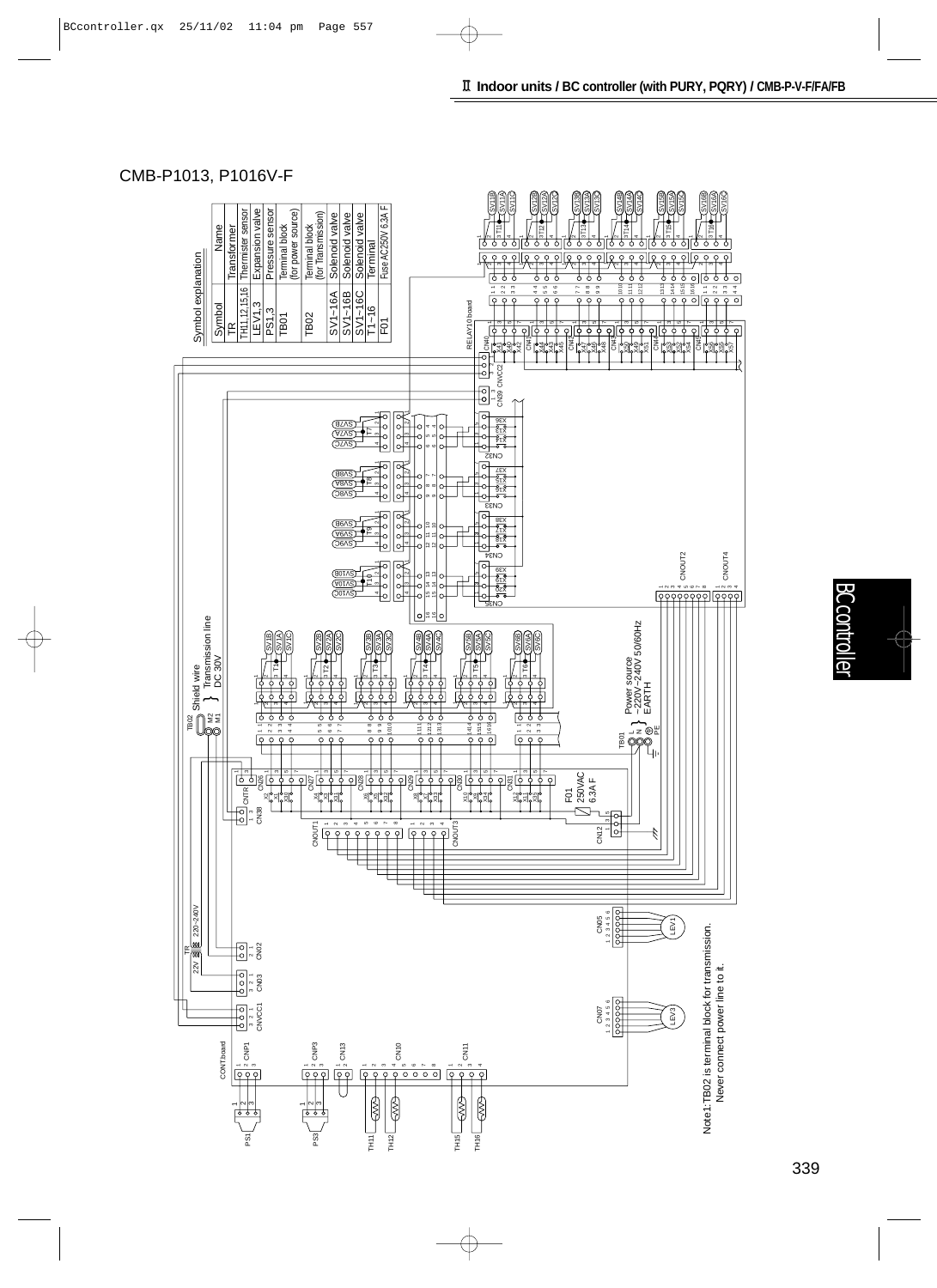

# troller BC controller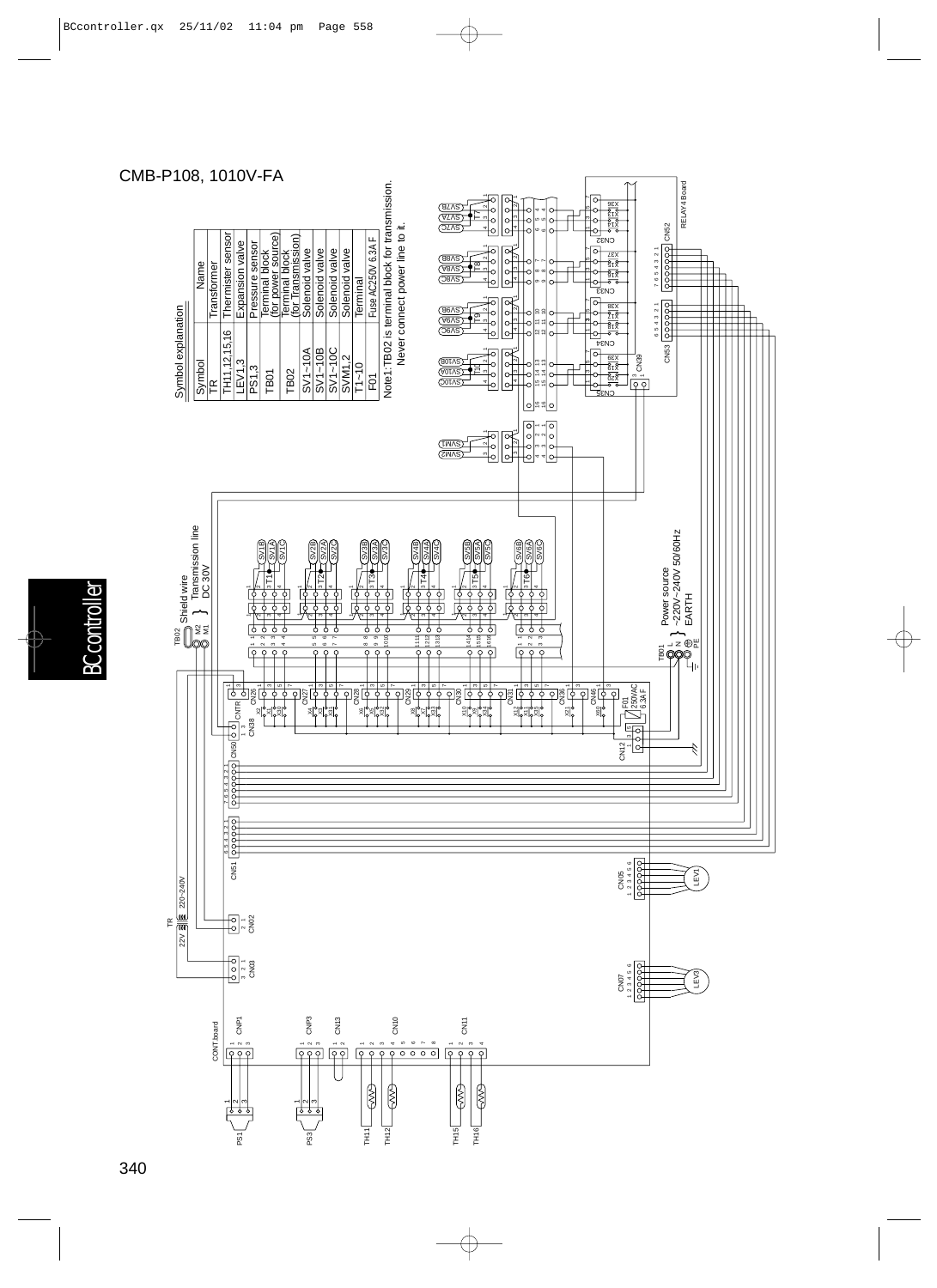### CMB-P1013, P1016V-FA

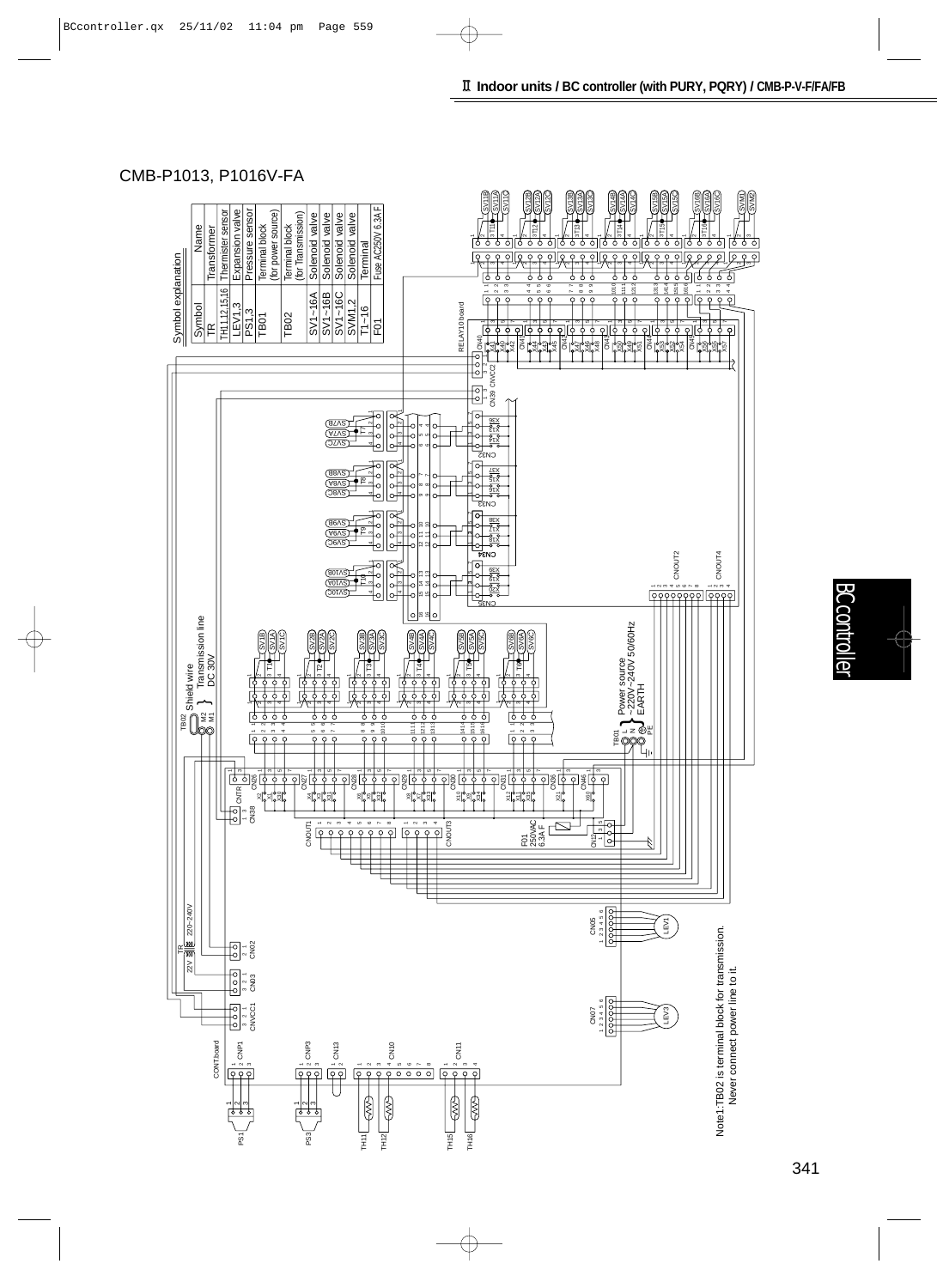

#### CMB-P108V-FB

## **BC** controller BC controller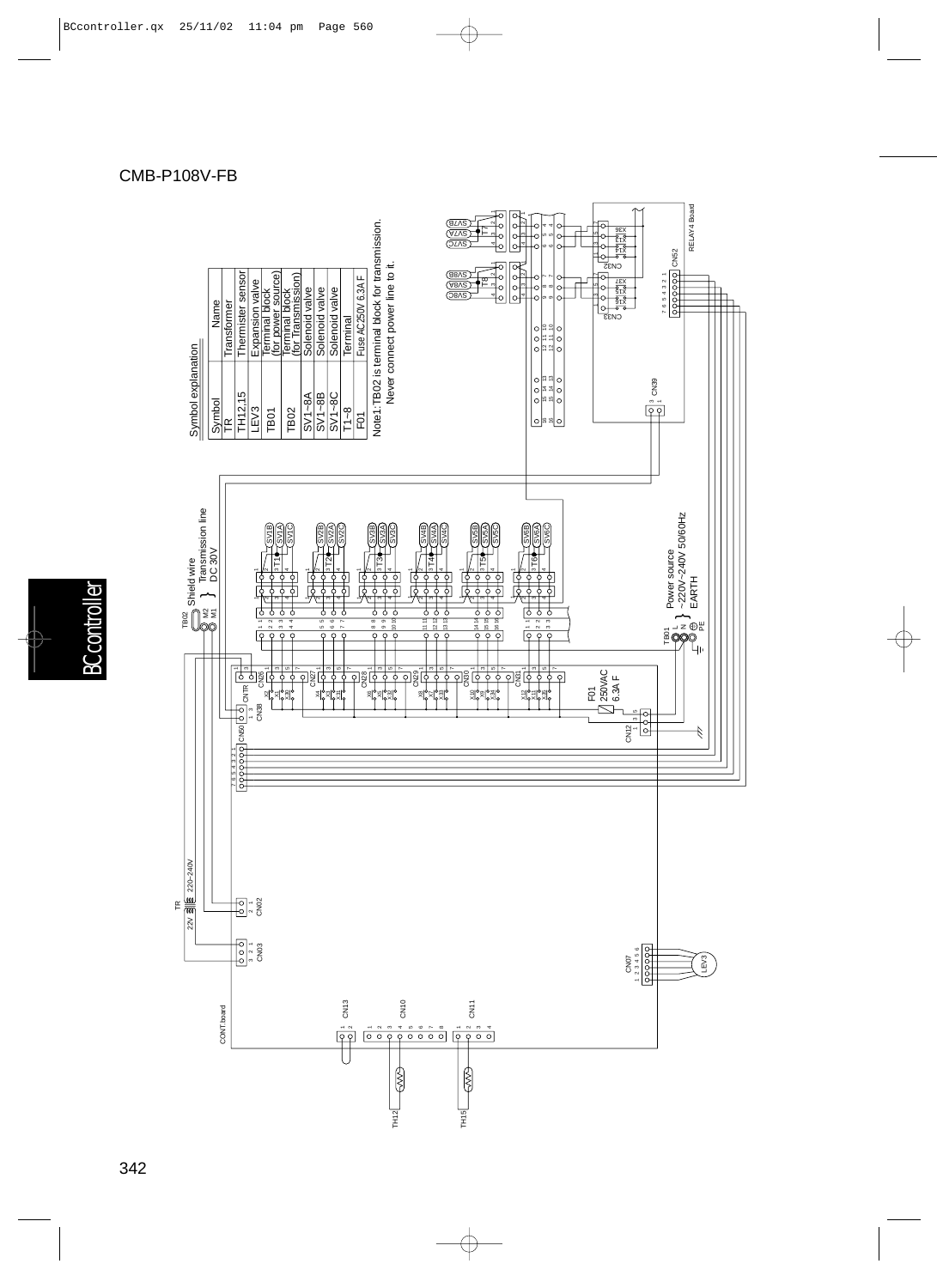## **4. Refrigerant Circuit**

CMB-P104, P105, P106, P108, P1010, P1013, P1016V-F